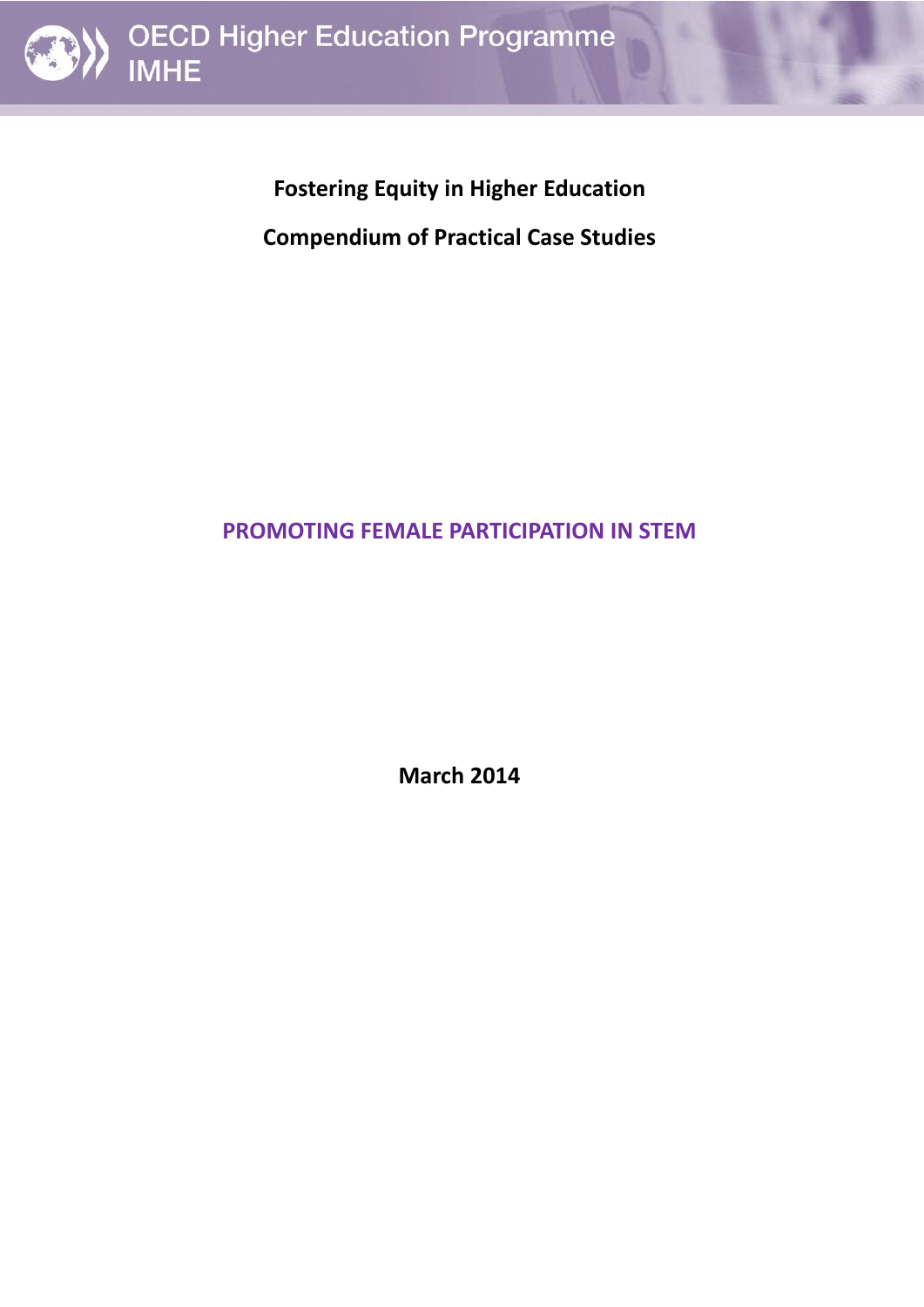This work is published on the responsibility of the Secretary-General of the OECD. The opinions expressed and arguments employed herein do not necessarily reflect the official views of the Organisation or of the governments of its member countries.

This document and any map included herein are without prejudice to the status of or sovereignty over any territory, to the delimitation of international frontiers and boundaries and to the name of any territory, city or area.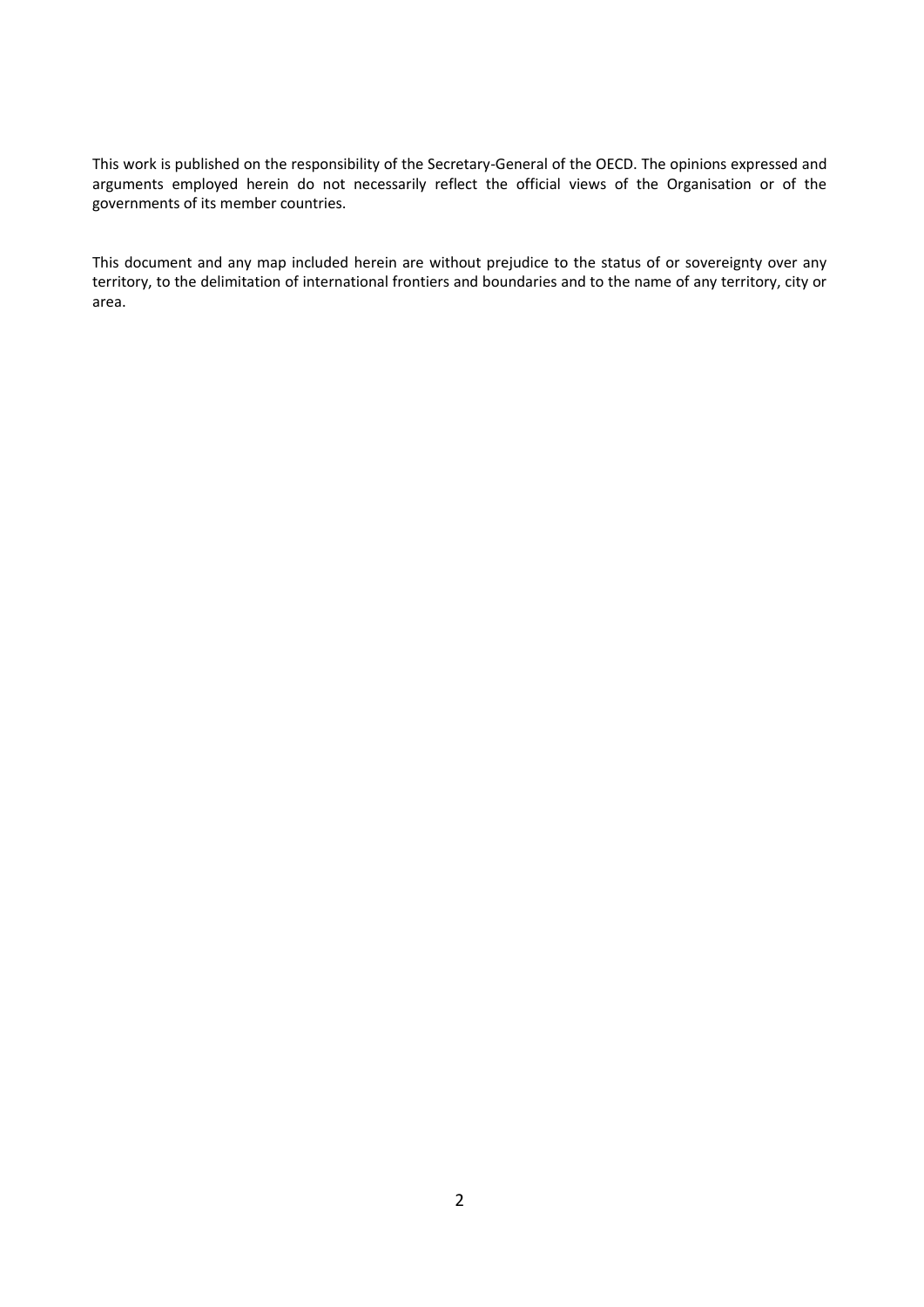# **TABLE OF CONTENTS**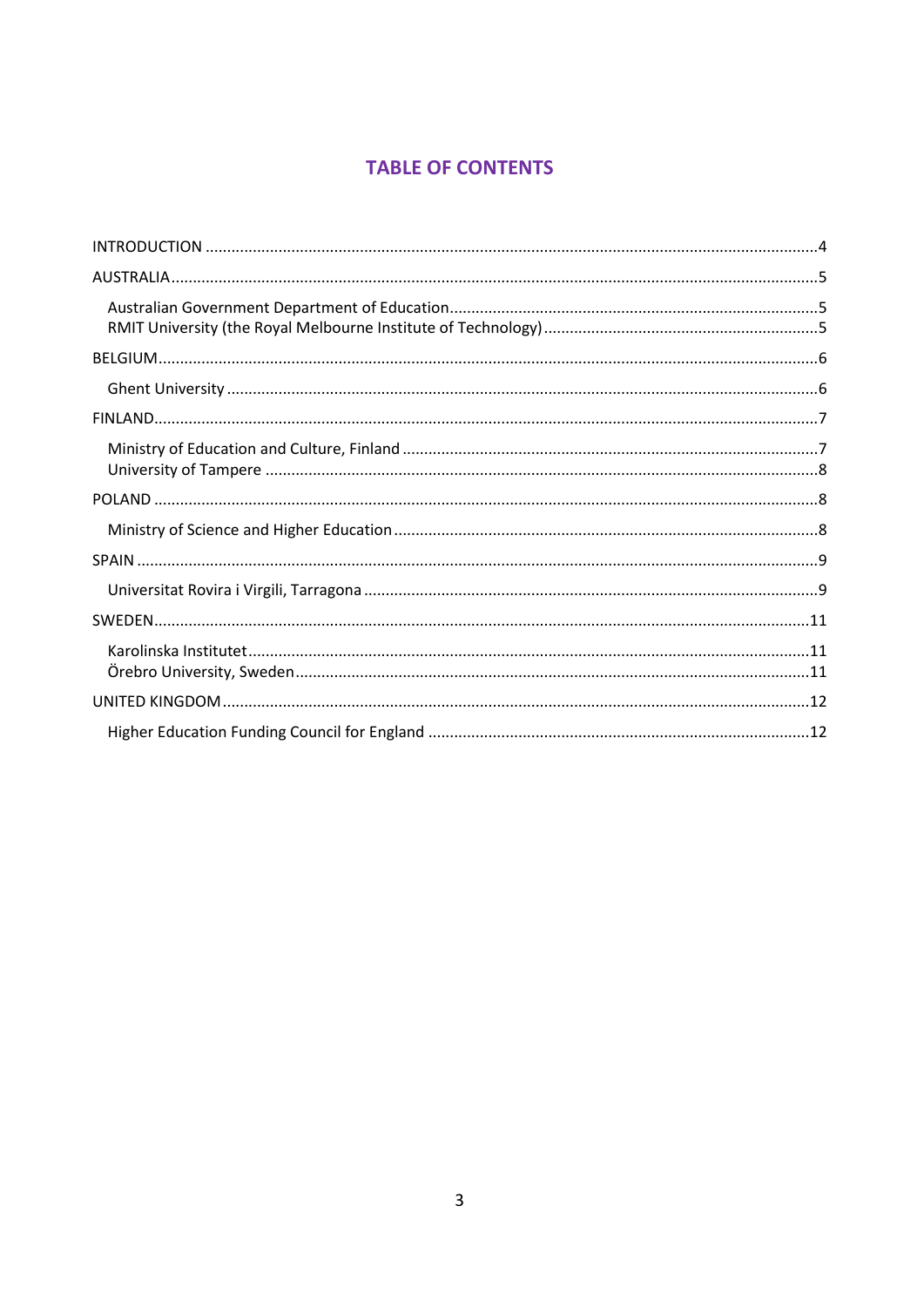# **INTRODUCTION**

<span id="page-3-0"></span>In November 2013, the OECD consulted the IMHE Governing Board on the strengths and weaknesses of the Membership package products and services in order to improve their value and usefulness to members. With respect to the [Quarterly Briefs](http://www.oecd.org/edu/imhe/whatitmeansforhighereducationquarterlybriefs.htm) (the *What it Means for Higher Education* series), participants suggested that this series would benefit from complementing the policy-oriented content of these Briefs with practical case studies highlighting how member institutions tackle specific issues in practice. Accordingly, this new approach has been tried out in the March 2014 issue of the Quarterly Brief. This Brief takes a closer look at equity and gender balance issues based on the PISA 2012 results, and examines the implications for higher education.

Therefore, IMHE Members were asked to flag any initiative they may have adopted in their institutions to: provide academic support to under-prepared students, attract and retain disadvantaged students and help them reach graduation, promote female enrolments in scientific programmes, use role models (whether female scientists or resilient disadvantaged students) to foster students' self-confidence, or foster attitudes that are associated with successful higher education (autonomy, perseverance in problem-solving, selfefficacy, etc.).

The two compendia (*Fostering Inclusion of Disadvantaged Students* and *Promoting Female Participation in STEM*) show all the practical cases that the Secretariat received and they have been sorted according to their thematic focus. The contributions are included in the state they in which they were submitted by the Members, with some minor proof editing by the Secretariat.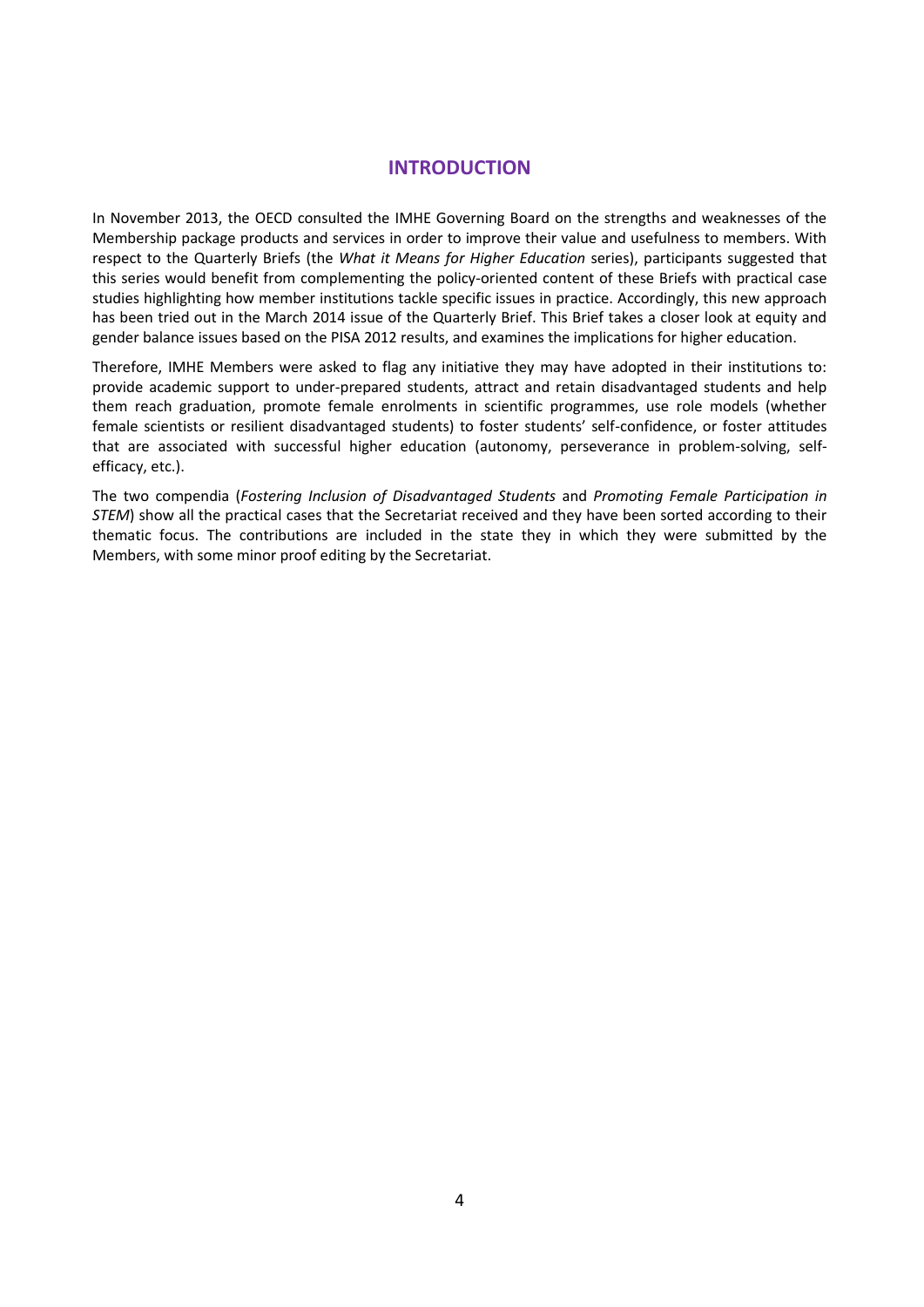# **AUSTRALIA**

# <span id="page-4-1"></span>**AUSTRALIAN GOVERNMENT DEPARTMENT OF EDUCATION**

#### <span id="page-4-0"></span>**Australian Government's Higher Education Loan Program (HELP)**

In 2012, more women than men were enrolled in courses at the bachelor level with women accounting for 57.2 per cent of students. Women comprised 58.5 per cent of students undertaking post-graduate courses. More women than men now hold higher education qualifications. In 2013, among people aged between 25 and 64 years, 49.4 per cent of women held a Bachelor degree or higher compared to 39.8 per cent of men.

Women's participation in higher education study has traditionally been concentrated in three main areas health, education, and society and culture. There continues to be a wide gap between the number of women and men enrolled in these fields of study. In 2012, nearly twice as many women as men were enrolled in society and culture courses. Women's enrolments in health outnumbered men's by 2.7 to 1 while women's enrolments in education outnumbered men's by 3.2 to 1. In 2012, men outnumbered women in information technology and engineering courses by 4.7 to 1 and 5.9 to 1 respectively.

The Australian Government's Higher Education Loan Program (HELP) assists eligible students pay their student contributions (HECS-HELP), tuition fees (FEE-HELP or VET FEE-HELP) and overseas study expenses (OS-HELP). While HELP loans are not specifically targeted to students based on gender, HELP loans are interest free and have income contingent repayment arrangements.

HECS-HELP loans are interest free and have income contingent repayment arrangements. This means that outstanding loan balances are indexed only to maintain their real value and people are required to make repayments only when their income reaches the minimum threshold for compulsory repayment, which is \$51,309 for 2013-14. This ensures that people who choose to pay off their debts quickly are not disadvantaged compared to those who pay more slowly.

The repayment threshold relates solely to the person who undertakes the study, and does not take into account the incomes of their parents, spouse or other family members. Repayment amounts are calculated as a percentage of the person's repayment income, beginning at 4 per cent and reaching a maximum of 8 per cent for the highest income earners. Most people repay their HELP debts over a number of years. This means that the Australian Government bears the deferral costs of the loans, which increase over the repayment period. If a HELP debt is never repaid because of low income the Government meets the cost.

In addition, the Government offers the HECS-HELP benefit, which is a financial incentive to encourage certain graduates to work in specific occupations or in specified locations by reducing their compulsory HELP repayments. The benefit applies to early childhood education, education, nursing or midwifery, mathematics, statistics and science graduates who meet the eligibility criteria.

*Submitted by: Robina Mitchell, Strategic Engagement and Communication Unit, Quality and Deregulation Branch, Higher Education Support Group, Australian Government Department of Education, [robina.mitchell@education.gov.au](mailto:robina.mitchell@education.gov.au)*

# <span id="page-4-2"></span>**RMIT UNIVERSITY (THE ROYAL MELBOURNE INSTITUTE OF TECHNOLOGY)**

Over the last two years there have been two initiatives to promote enrolments of girls in STEM programs, supported by RMIT's College of Science, Engineering and Health (SEH).

SEH supported a research project titled Gender-based discipline choices in science and engineering in conjunction with the Engineering Information Foundation, NY, USA during 2012 - 2013. The project investigated what influences male and female undergraduates in their choice of engineering or science. It explored the idea that STEM program marketing might be more effective if it equally addressed the different interests of boys and girls. The influence of family and media varied significantly with gender. In particular, girls were more strongly influenced by their family, boys were more influenced by engineering in the media. The project developed hands-on marketing activities with broad appeal to engage boys (smash and crash,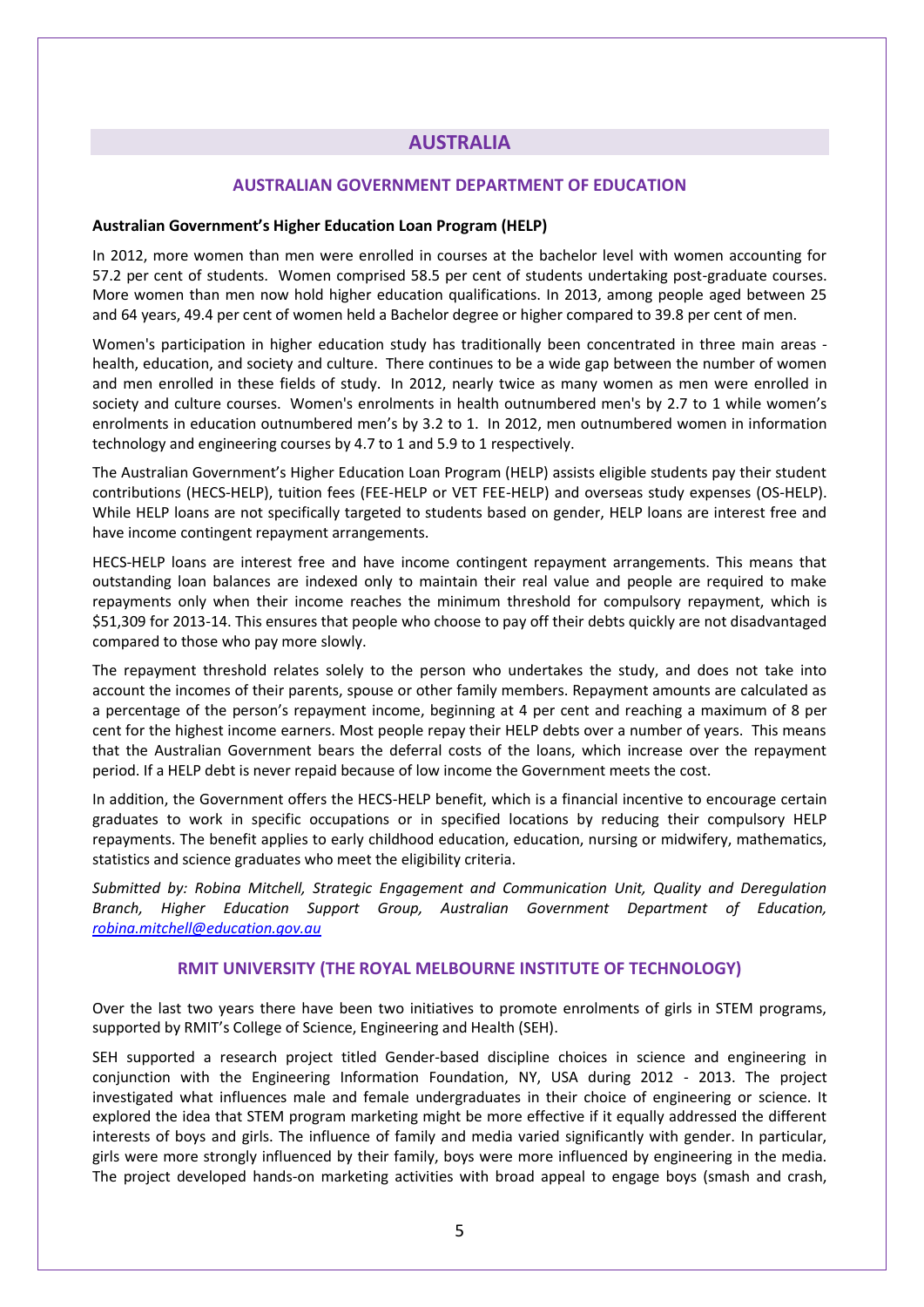science in the media, mastery appeal) and girls (group work, discussion on how STEM helps society, applications related to the human body).

SEH formed a Women in STEM Programs Working Group that reported to the Academic Development Committee, chaired by Assoc. Professor Margaret Jollands. Each STEM School nominated a member to the Group. A girls only Power of Engineering program was run for Yr 10 students, and a Girls in Engineering session was run at RMIT Open Day. The Group assessed STEM marketing initiatives worldwide. The most successful WIE programs are characterised by "adapting" – systemic transformation of the Institution. The least successful characterised by "adopting" - focus on helping female students to cope e.g. study support, peer mentoring, common rooms. The Group now advocates a more inclusive approach, with a focus on inclusive teaching in STEM programs. It has requested a more inclusive name.

<span id="page-5-0"></span>*Submitted by: Jessica McVeigh, RMIT University, [jessica.mcveigh@rmit.edu.au](mailto:jessica.mcveigh@rmit.edu.au)*

# **BELGIUM**

# <span id="page-5-1"></span>**GHENT UNIVERSITY**

#### **Role models**

Several inquiries have vouched that lower inflow rates and higher dropout rates of ethnic minority students are – amongst other reasons - caused by the absence of role models. UGent takes an inspiring proactive role in seeking a solution to this major societal challenge by organising an academic intercultural Role Model Programme. This programme targets middle school students in local geographic communities. The role models participate in secondary school visits to inspire final year pupils with their own story of success. As such, these volunteers raise awareness about the importance of education.

Their goal is to share their cultural backgrounds and key experiences that allowed them to achieve their professional goals. The main objective is to encourage vulnerable young people to develop to their fullest potential. The pupils recognise themselves in the role models and envision the possibilities of determining and achieving their own dreams.

#### *Further reading:*

Lacante, M., Van Esbrouck, R., Almaci, M. e.a. (2007). Allochtonen in het hoger onderwijs: Factoren van studiekeuze en studiesucces bij allochtone eerstejaarsstudenten. Leuven – Brussel: KUL –VUB.

Bossaerts, B. (red.) (2007). Hoger onderwijs voor elk talent. KBS

De Bruyn, K. (2011) De wet van de sterksten? Een kwalitatief onderzoek naar de ervaring van allochtone studenten. Gent: Universiteit Gent.

#### **Mentoring young researchers**

In October 2009, Ghent University (Belgium) started a mentoring program for young female researchers. The mentors were male and female professors, the mentees female researchers with a Ph.D. They met several times to talk about topics of the mentee's choice. The coordinators also organized workshops about networking, work/life balance and career planning. The first mentoring year ended in September 2010. The mentees were very positive about the impact of the program on their career. Some of them were just happy to have been able to talk about their uncertainties, others made real career changes. Male mentors said they had learned a lot about how women experience the difficulties of an academic career.

The main criticism was that some potential mentees and mentors had not wanted to participate because the program was restricted to female researchers. They stated that women do not need special help and that they would participate only if the program was open to male researchers as well.

A new mentoring year has started in March 2011. Although the program's focus remains on gender, it is now open for both male and female researchers. Since 2012 the mentoring period lasts two years instead of one year, enabling the mentors and mentees to meet more often.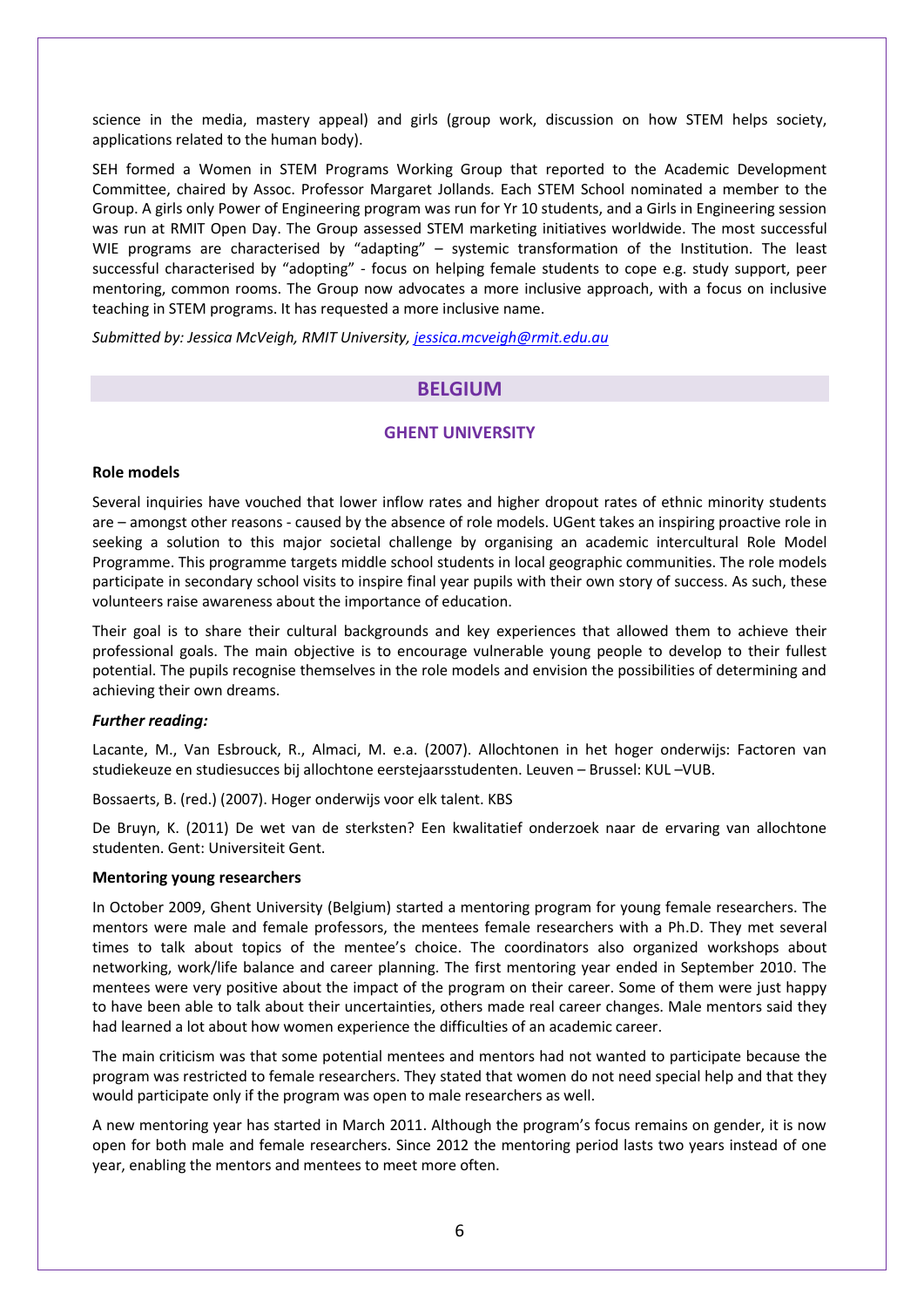## **Gender Equality**

Ghent University has undertaken actions aimed at gender equality since 1980. However, recently those actions were implemented in an integrated Gender Policy, including through Ghent University's Gender Action Plan. Gender statistics at our university being made since 2004, have shown a strong gender discrepancy horizontally as well as vertically. The first imbalance turned up disciplinary, in which disciplines within the socalled hard sciences (engineering and architecture) indicated a predominance of male students (77 %) in contrast with the so-called soft sciences disciplines (Psychology and Pedagogy) who are attesting an overweight of female students (83%). However the overall intake of female students at our university reaches 58%.

Although actions to equate gender segregation and further studies to map the various intake streams with intersectional statistics will be needed, the Ghent Universities Gender Plan decided to set the dominant focus of actions upon the vertical gender discrepancy. This second focus or vertically gender discrepancy within university Ghent has been localized trough staff policy. Even in the so-called soft study disciplines demonstrating an overweight at female students, the lecturers remained mainly male (4 out of 5). Therefore, the focus of the gender mainstreaming has meanly been on staff management. Instruments were created for gender neutral recruitment and selection procedures. Post-doctoral fellows could join into a mentoring program and enjoy individual career guidance. Furthermore, UGent implemented a new career policy for full professorship taking gender factors into consideration. Due to the severe underrepresentation of women in executive committees and boards with decisive authority, from the 1st October 2014 a new decree will come into force. This decree prescribes the constitution of all councils, guaranteeing at least 40 % of members being women.

Besides this implementation the diversity and gender policy cell of the UGent proposed actions for a more equilibrated balance between work and private life for both women and men. As such, there is a pending inquiry to replace pregnant lecturers structurally and centrally.

Finally, in 2013 Ghent University (as the first University in Flanders) appointed a professor for gender studies and at the start of the academic year 2014-2015 an interuniversity master 'gender and diversity studies' will be launched. Ghent University is marked by an active gender policy, further developing and improving gender mainstreaming through evaluation and exchanging good practices with other partner universities.

<span id="page-6-0"></span>*Submitted by: Sigried Lievens, Beleidsadviseur Diversiteit en Gender, Ghent University, [Sigried.Lievens@UGent.be](mailto:Sigried.Lievens@UGent.be)*

# **FINLAND**

#### <span id="page-6-1"></span>**MINISTRY OF EDUCATION AND CULTURE, FINLAND**

#### **We want more… Women in Tech!**

Why do women rarely choose a career path in technology? Why are girls not interested in sciences and mathematics in school? Maybe we are lacking inspirational female role models from the top of the technology world. Technology companies are in great need of the skills and knowledge of women.

A group of women and the Federation of Finnish Technology Industries launched an initiative for a technology forum to get more women into the field. Women In Tech 2013 forum was organised for the first time on October 15th 2013 to get together all men and women with a keen interest in the future of technology and in encouraging and supporting young women to begin and develop their careers in the technology sector.

Over 500 university students, university teachers, researchers and company members gathered to the forum to discuss how women could have a larger role in creating success stories in business and technology. Top speakers − women and men working in the corporate world and universities − shared their experiences as leading, visionary experts in the industry.

The Women in Tech 2013 forum was organised by the Federation of Finnish Technology Industries together with significant technology industry companies (Ensto Oy, KONE Oyj, NOKIA Oyj, Microsoft Oy, Wärtsilä Oyj,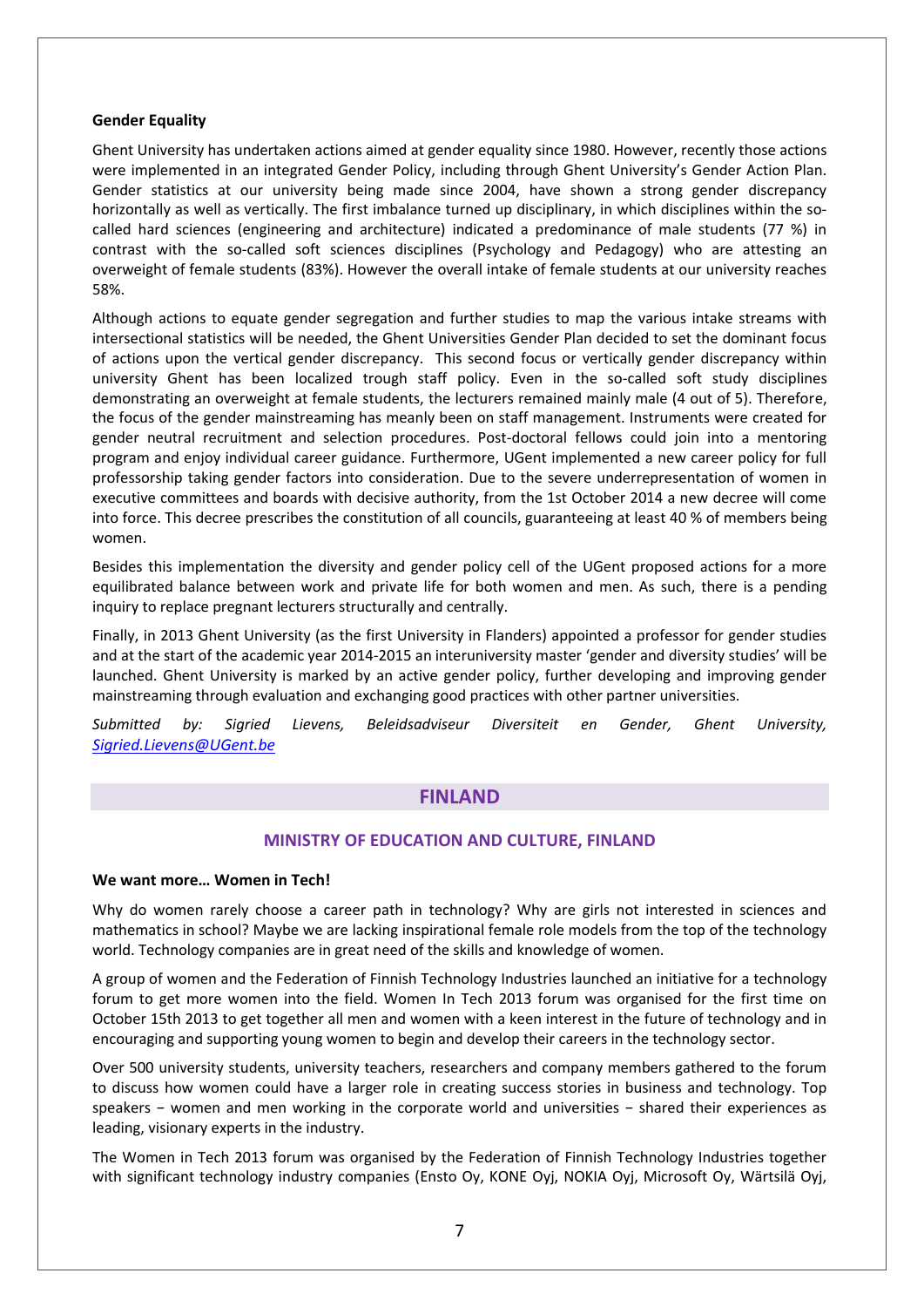Outotec Oyj, Tieto Oyj), universities, female student unions and other stakeholders. Next forum will be organised in 2015. Meanwhile, other Women in Tech activities are ongoing, for example upper secondary school visits by female students and young professionals. Learn more[: http://www.womenintech.fi](http://www.womenintech.fi/)

*Submitted by: Eeva Kaunismaa, Department for Higher Education and Science, Ministry of Education and Culture, Finland, [Eeva.Kaunismaa@minedu.fi](mailto:Eeva.Kaunismaa@minedu.fi)*

## <span id="page-7-0"></span>**UNIVERSITY OF TAMPERE**

The practices in promoting gender balance are not so visible or special. The university makes and uses statistics by gender both of the students and staff. This is to have facts for the planning and reporting of the gender equality. There is awareness of the so called glass roof in women´s academic career. To break it, guidance is given to all recruiting processes so that more men or women would not be preferred.

In Finland, all organisations, even the very small ones, must have a written action plan for the equality; not only for the gender equality, but also to prevent all kind of discrimination (gender, age, nationality, political).

<span id="page-7-1"></span>*Submitted by: Pirjo Rauhala, Planning Manager, University of Tampere[, pirjo.rauhala@uta.fi](mailto:pirjo.rauhala@uta.fi)*

# **POLAND**

#### <span id="page-7-2"></span>**MINISTRY OF SCIENCE AND HIGHER EDUCATION**

Several projects have been initiated in Poland to foster women's participation in scientific programmes and strengthen a scientific career. The Ministry of Science and Higher Education in cooperation with ELLE magazine has granted scholarships for outstanding female researchers in the contest 'Girls of the Future, following the path of Maria Skłodowska -Curie". The aim of the initiative was to identify and reward young, talented women – students in technical, medical and life sciences who conduct independent, innovative research and hold impressive scientific achievements in the fields that are commonly associated with the world of men.

The Conference of Rectors of Polish Technical Universities runs a program 'Girls at technical universities", elaborating lists of 'women-friendly' technical universities, and establishing dedicated contact points and information campaigns for potential candidates.

The fourteenth edition of another prestigious scholarship program for women scientists, conducting research in the domain of life sciences, will be launched on the 2nd April 2014. This year, the contest "For Women and Science" will be organized in cooperation between L'OREAL Poland, the Ministry of Science and Higher Education and The Polish Committee for UNESCO. It aims at promoting young, talented Polish women who carry out scientific research. Candidatures are evaluated by a jury composed of sixteen eminent scientists and authorities of the Polish scientific life. Each year the program emerges female talents who can inspire and encourage others to take a scientific career. The laureates conduct advanced research, among others, in the domain of medicine, biotechnology, biology. In the winners list, there are already 65 women from various academic centers in Poland.

*Submitted by: Ewa Annusewicz, Ministry of Science and Higher Education, Poland, [Ewa.Annusewicz@mnisw.gov.pl](mailto:Ewa.Annusewicz@mnisw.gov.pl)*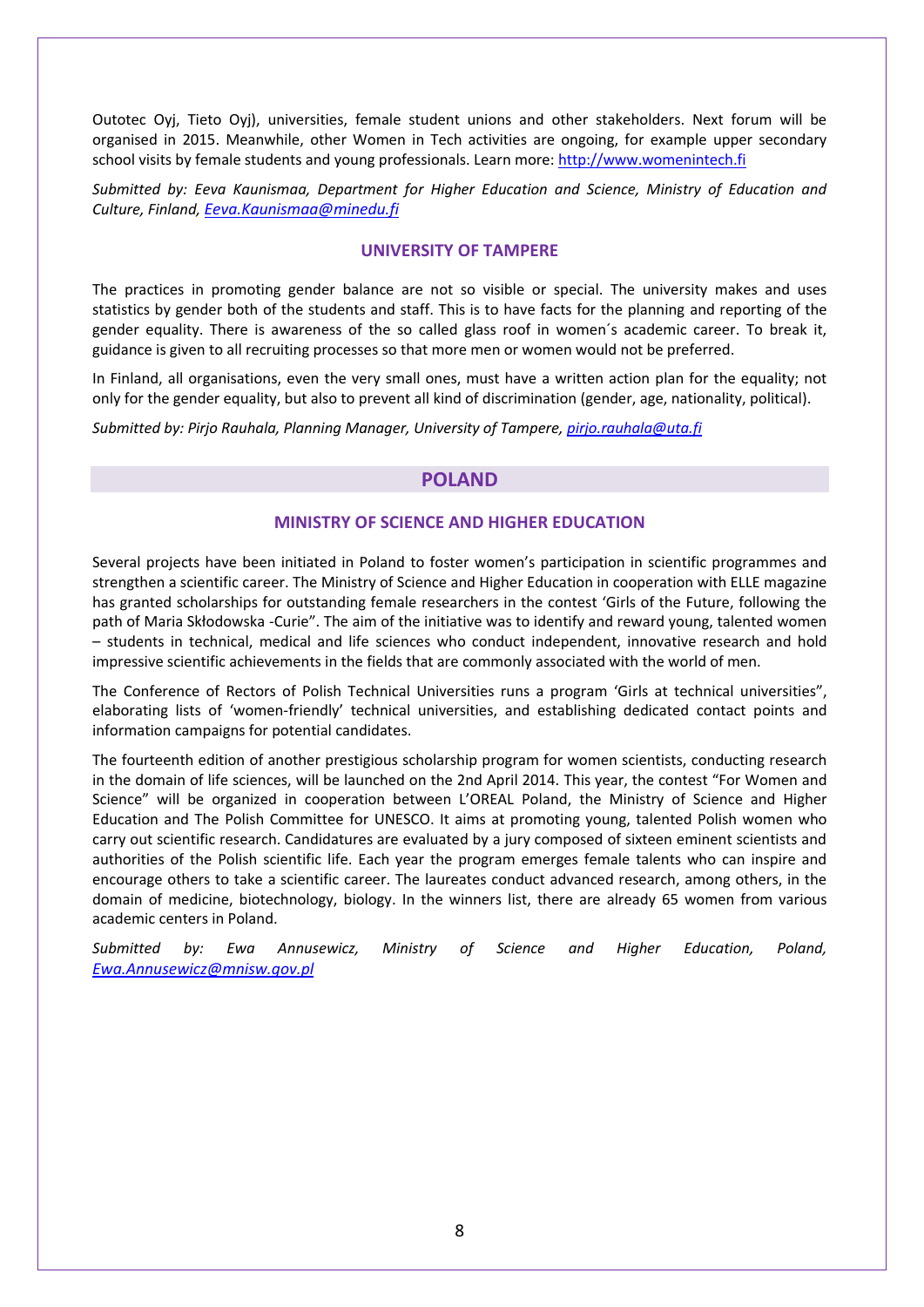# **SPAIN**

# <span id="page-8-1"></span>**UNIVERSITAT ROVIRA I VIRGILI, TARRAGONA**

### <span id="page-8-0"></span>**Gender Equality Plan**

Two gender equality plans have been produced and a procedure for measuring gender inequalities has been implemented. Although equality is a fundamental right in democratic communities and organizations such as universities, the reality is that certain forms of discrimination persist and that mechanisms are needed to correct this discrimination and achieve true equality of opportunity between the sexes. In 2006 a team of experts was entrusted by the then rector, Dr Lluis Arola, to prepare the first report on gender inequalities at the URV.

## Learn more: http://www.urv.cat/universitat/unitats administratives/publicacions/cataleg/76/dones-i-dones[a-la-urv](http://www.urv.cat/universitat/unitats_administratives/publicacions/cataleg/76/dones-i-dones-a-la-urv)

The gender inequalities and differences identified in this report led to the creation of a URV University Court commission led by the current rector, Dr Francesc Xavier Grau, with the task of drawing up the first URV gender equality plan. When this first plan was approved in May 2007, the URV became one of the first universities in Spain to introduce a Gender Equality Plan.

In November 2011, the second URV Gender Equality Plan (2011-2015) was approved. Like the first URV Equality Plan (2007-2010), the aim of this second plan is to conduct activities aimed at eliminating discrimination from every body and competence of the University and incorporating gender-focused teaching and research in all university disciplines. The two plans are structured along six main axes: identifying and exposing sexism; raising awareness of equality of opportunity and creating a climate of opinion that is favourable to it, providing equal access to employment and promotion, being an institution that is committed to gender equality, mainstreaming a gender perspective in teaching and research, analysing the link between gender and science at the URV, and achieving balanced representation between men and women at the various levels of decision-making and in the various University bodies. Each of these axes led to the production of a series of measures: Plan I contained 49 measures and Plan II contained 56.

#### **Gender equality observatory**

One of the measures contemplated by the first URV Gender Equality Plan of 2007–2010 was the creation of the Gender Equality Observatory as a University unit dedicated to developing equality policies for the University community. Specifically, it has two objectives: to implement the measures outlined in the URV's Gender Equality Plan, and to provide and disseminate information on gender inequalities to the University community and society at large.

The Observatory's main functions are, to identify the inequalities existing between men and women in higher education, to collect and analyse relevant information on gender equality, to monitor the situation regarding equal opportunities at the URV, to promote training and research in gender studies, and to be a resource centre for consultation and research.

With the creation of the Gender Equality Observatory, the University also satisfied the requirements of two important Spanish laws: the modification of the Organic Law on Universities of March 2007, and Organic Law 3/2007 of 22 March on Effective Quality between Women and Men (the LOIEMH). Equality is a value that universities must incorporate into their structure and procedures as an objective of their own and transmit to the wider society in their surrounding area

#### **Girls' Day**

Girls' Day has been organized by the Gender Equality Observatory in collaboration with the School of Engineering (ETSE) and the School of Chemical Engineering (ETSEQ) since 2010. At this day event, the University promotes studies in Engineering for female students in their penultimate year of secondary education. The aim of this type of event, which is already a tradition in Anglo-Saxon countries, is to encourage interest in engineering among girls, since the proportion of female students in these subjects is low: in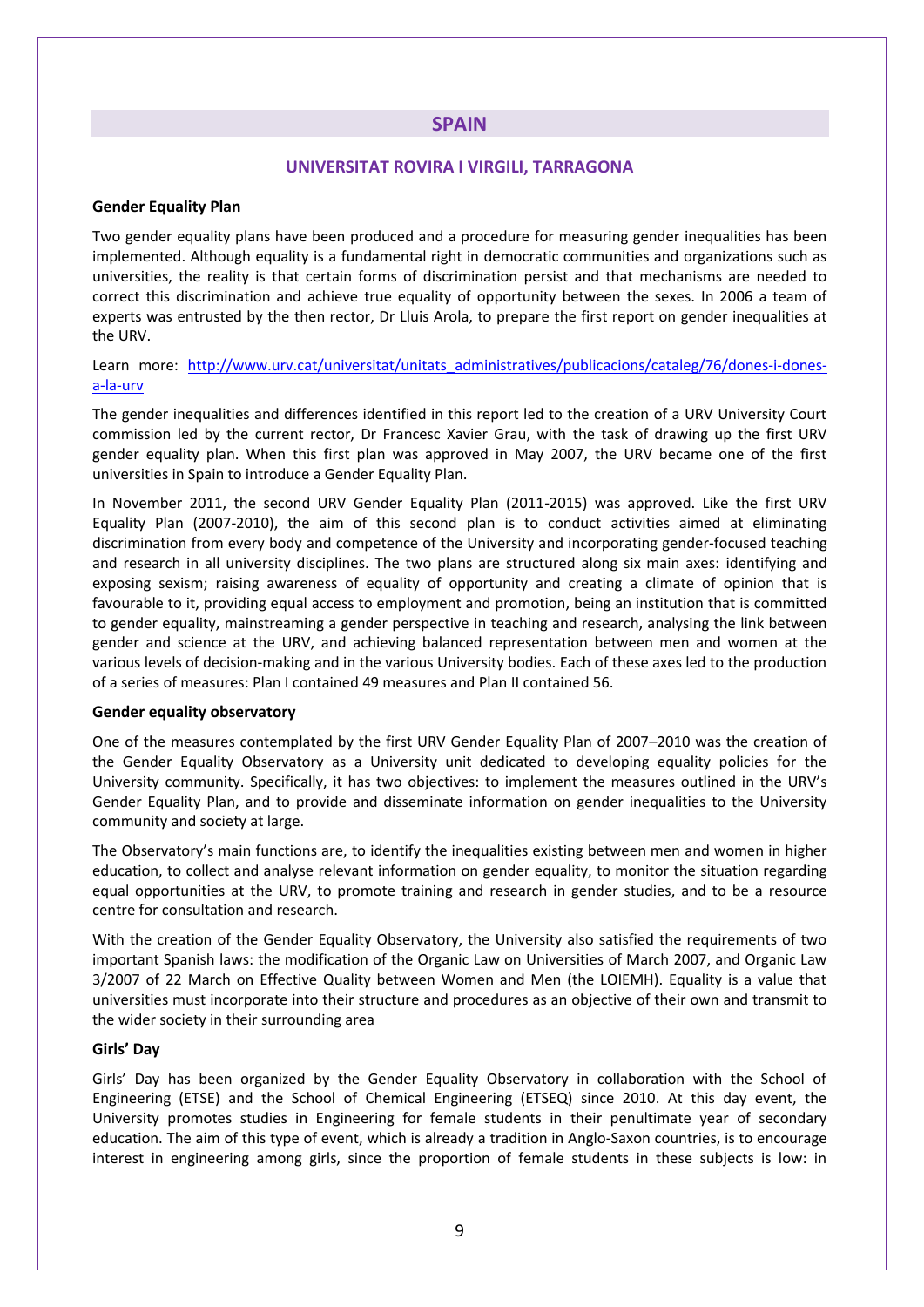2012/13, the proportion of girls in the first year of ETSE was 10.75% and the proportion of those in the first year of ETSEQ was 26.57%.

The event is organized in three parts. In the first part, the many and diverse historical contributions of women to the world of Engineering are discussed in order to raise general awareness of the outstanding women in this field. A short presentation is then made of all the undergraduate Engineering courses available at the URV. In the second part, which is held in various on-campus laboratories, workshops take place to show the contents and influence of engineering in a more practical way. During the third and final part of the event, a round table discussion is held on women's integration into the labour market by female engineers who are former students of ETSE or ETSEQ and who explain their work experiences.

## **Gender Equality Week**

The URV's Gender Equality Week is a 20-25 hour education programme intended for all URV students and is aimed at analysing still-existing gender inequality and highlighting the equality policies that are currently being implemented. Eliminating gender inequality is an objective of higher education institutions. If these institutions are to achieve this aim, the future professionals they are training must incorporate both the principle of equality and a gender perspective into their education. University students must therefore study several areas of knowledge more deeply from a perspective of equality between the sexes and become aware of the contributions women have made in several fields. Each edition of Gender Equality Week has been devoted to a different theme. This year's edition focuses on the acquisition of abilities related to entrepreneurship and leadership through mentoring in communication skills and the creation of networks. Gender Equality Week is available to the entire University community as well as to the non-University population in order to raise awareness among the general public of gender-equality policies.

Also during Gender Equality Week, the Maria Antònia Ferrer i Bosch award is presented. This is awarded annually by the URV to recognise individuals, entities, institutions, or civil or academic groups whose defence of women's rights and attempts to raise awareness of them have been outstanding.

### **Visibilization of women in science**

In order to recover the contributions women have made to science and to disseminate them to a wider audience, the Gender Equality Observatory publishes documents that highlight how the presence of women in the various sciences has been undervalued. To raise the visibility of some of these outstanding women, every year a calendar dedicated to women in various scientific fields is produced.

- In 2009, the calendar was devoted to women in the field of Astronomy: [http://www.urv.cat/media/upload//arxius/igualtat/calendari2009.pdf](http://www.urv.cat/media/upload/arxius/igualtat/calendari2009.pdf)
- in 2010 to women in the field of Chemistry: [http://www.urv.cat/media/upload/arxius/any\\_ciencia/pdfcalendari.pdf](http://www.urv.cat/media/upload/arxius/any_ciencia/pdfcalendari.pdf)
- in 2011 to women in the field of Philosophy: [http://www.urv.cat/media/upload/arxius/any\\_ciencia/calendari2011web.pdf](http://www.urv.cat/media/upload/arxius/any_ciencia/calendari2011web.pdf)
- in 2012 to women in the field of Justice: [http://www.urv.cat/media/upload/arxius/igualtat/Donesiciencia/Calendaris/2012calendarixl3mm\\_3](http://www.urv.cat/media/upload/arxius/igualtat/Donesiciencia/Calendaris/2012calendarixl3mm_3xs-1.pdf) [xs-1.pdf](http://www.urv.cat/media/upload/arxius/igualtat/Donesiciencia/Calendaris/2012calendarixl3mm_3xs-1.pdf)
- in 2013 to women in the field of Medicine: [http://www.urv.cat/media/upload//arxius/igualtat/calendari2013.pdf](http://www.urv.cat/media/upload/arxius/igualtat/calendari2013.pdf)
- In 2014 it is devoted to women in the field of Architecture: [http://www.urv.cat/media/upload//arxius/igualtat/Donesiciencia/Calendaris/Calendari2014.pdf.](http://www.urv.cat/media/upload/arxius/igualtat/Donesiciencia/Calendaris/Calendari2014.pdf)

In order to make this women-in-science visibilization process available to a wider audience, a series of exhibitions is also conducted by the Gender Equality Observatory and other organizations. An example of an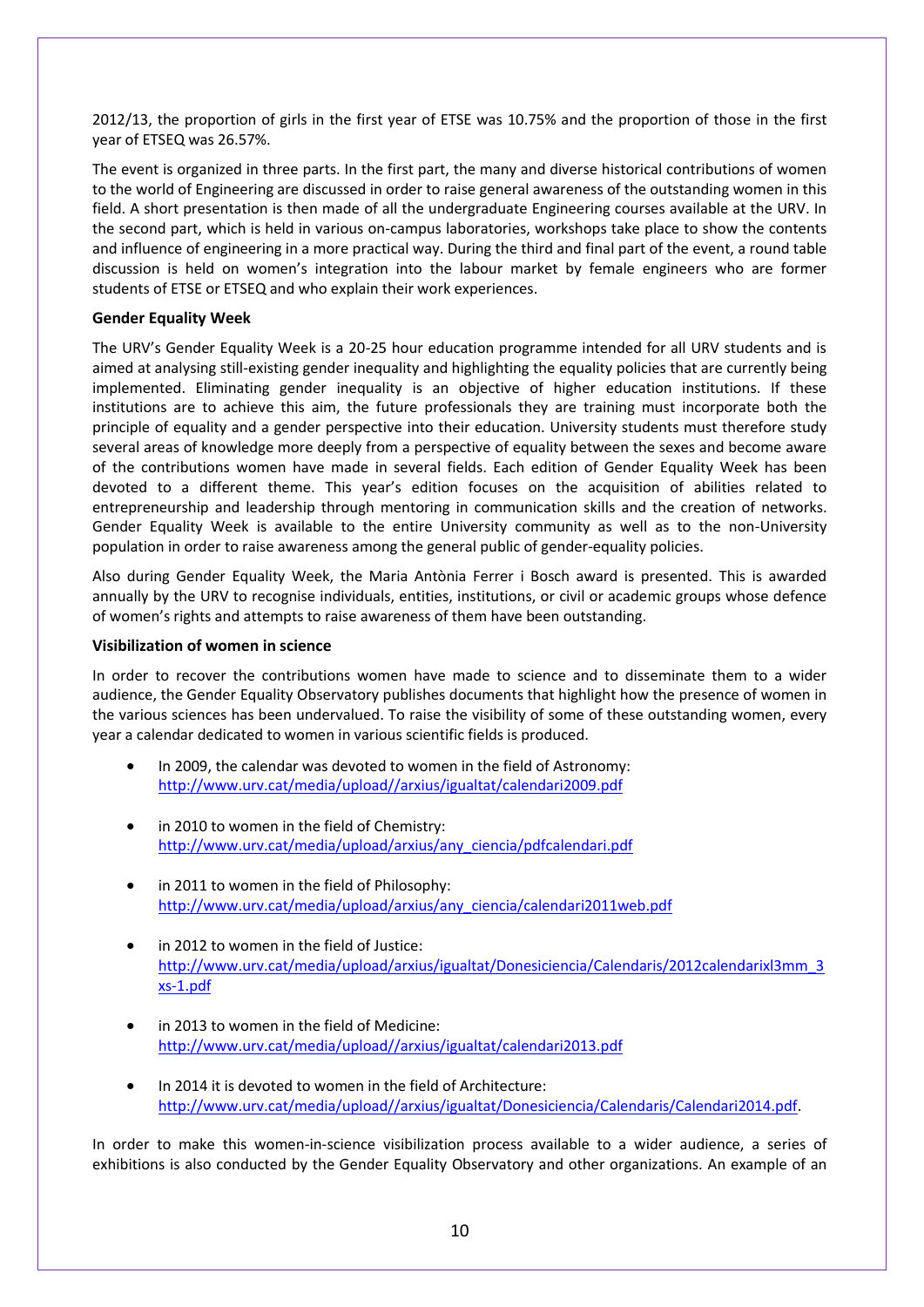exhibition organized by the Observatory is the one entitled Pioneres de la ciència (Female pioneers of science): [http://www.urv.cat/media/upload//arxius/igualtat/expo\\_cartellsblancs.pdf.](http://www.urv.cat/media/upload/arxius/igualtat/expo_cartellsblancs.pdf)

## **Research and Teaching on women and gender equality**

The URV believes it is fundamental to promote teaching and research on the existence of gender inequality. For this reason, we have begun the following initiatives in this direction:

- 1. participation in as well as leadership of several national and European research projects in this area, including a European project on equality in European and Latin American higher education institutions [\(http://www.urv.cat/igualtat/equality.html\)](http://www.urv.cat/igualtat/equality.html) and a teaching module on European integration and gender [\(http://www.urv.cat/igualtat/jeanmonnet.html\)](http://www.urv.cat/igualtat/jeanmonnet.html);
- 2. incorporation of gender as a teaching topic in numerous degrees and qualifications [\(http://www.urv.cat/igualtat/docencia.html\)](http://www.urv.cat/igualtat/docencia.html);
- 3. creation of an award for the promotion of research in this area [\(http://www.urv.cat/igualtat/premi.html\)](http://www.urv.cat/igualtat/premi.html);
- 4. participation in national and international networks on this topic, including the Women and Science Commission of the Inter-University Council of Catalonia and RUIGEU (the Network of Gender Equality Units for University Excellence).

<span id="page-10-0"></span>*Submitted by: Laura Castillejo, Secretariat of the Rectorate, Universitat Rovira i Virgili, [grector@urv.cat](mailto:grector@urv.cat)*

# **SWEDEN**

# <span id="page-10-1"></span>**KAROLINSKA INSTITUTET**

The department of education has formulated goals to increase the number of female professors at Swedish Universities. For Karolinska Institutet, 47% of professors appointed between 2012 and 2015 should be female. A strategy has been implemented including both short and long-term activities. Long-term activities include providing funds for excellent female researchers to increase the time for research, support networks of female researchers and mentoring programs. The recruitment process will also examine with regard to gender equality. Short-term solutions include monetary support for departments that appoint female full professors or guest professors.

*Submitted by: Professor Göran Dahllöf, Council of Equal Treatment, Chairman, Karolinska Institutet, [Goran.dahllof@ki.se](mailto:Goran.dahllof@ki.se)*

# <span id="page-10-2"></span>**ÖREBRO UNIVERSITY, SWEDEN**

Örebro University is currently working actively to ensure that we supply the organization with a high level of competence in its staff in the future. A project is developing in Human Resources to maximize the level of competence in the organization, by attracting and keeping both internal and external persons that can maintain and increase the organizations competence factor. The gender aspect is vital here, as female PhDstudents, for example, have a tendency to leave the organisation after they receive their diploma. An increase of gender-balance among the higher academic ranks is one way of securing a higher level of competence.

The University has recently established an action plan for increasing the number of women among its professors. Included in the action plan are several practical activities that intend to facilitate this goal. Among the activities proposed are for example mentor programmes for young academic professional women that provide them with female role-models, and possible funding for women associate professors to ensure that they can merit themselves enough to apply for professorship. The action plan is based on the Swedish national IDAS-system that has been developed to aid women advance in academic careers.

Örebro University has, as is true of a majority of Swedish universities and colleges, a gender-imbalance in certain programmes and courses. As we are aware of this, we continuously strive to promote